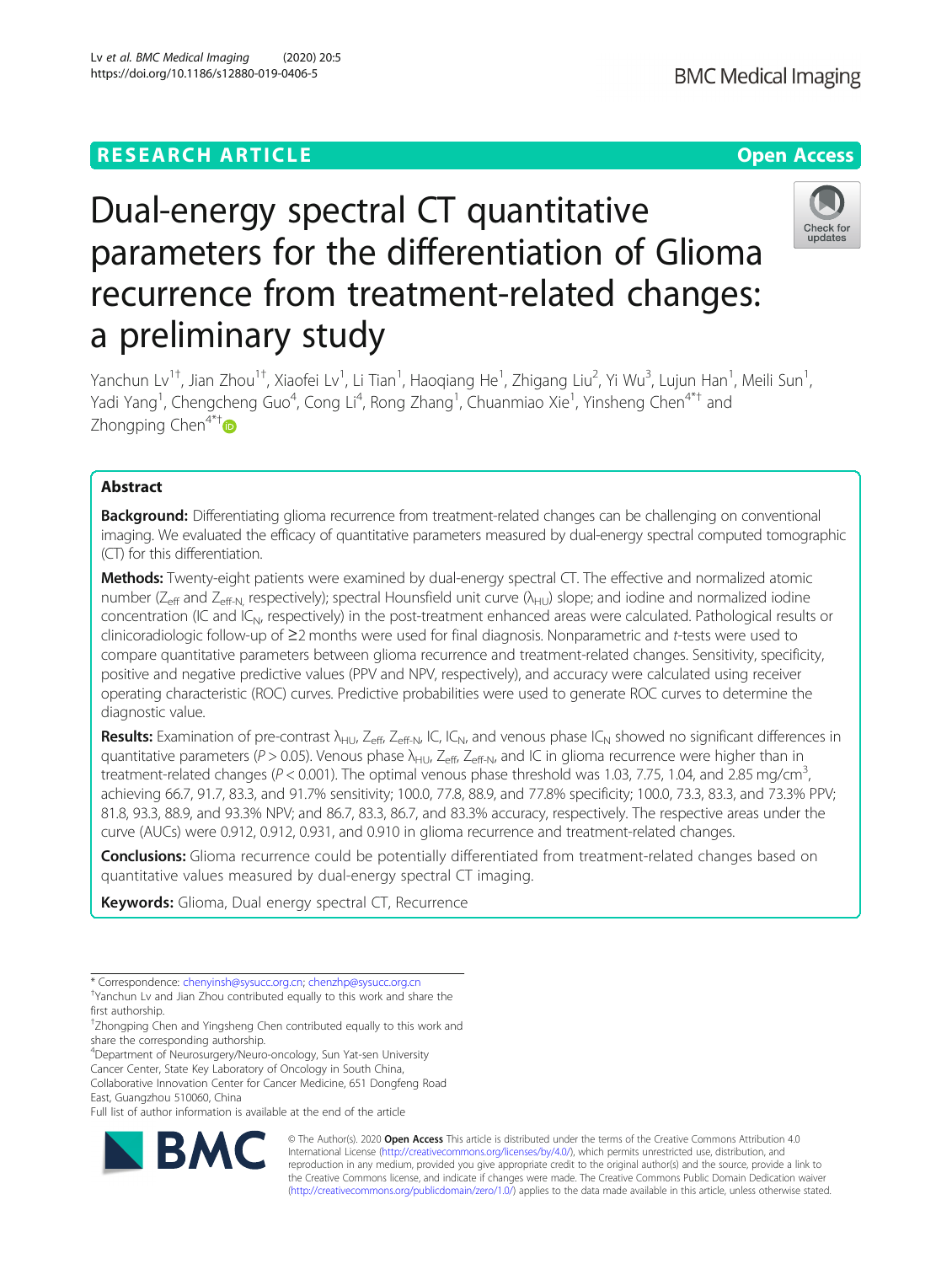# <span id="page-1-0"></span>Background

Differentiation between glioma recurrence and treatmentrelated changes (necrosis after operation or radiation, pseudoprogression after chemotherapy) remains a significant challenge. Clinically, the two entities have totally different consequences; however, both often share the same symptoms and show very similar features in conventional magnetic resonance imaging (MRI) and computed tomography  $(CT)$   $[1, 2]$  $[1, 2]$  $[1, 2]$ . Given that the management strategies for tumor recurrence and treatment-related changes are completely distinct, it is crucial for clinicians to be able to differentiate these outcomes [\[3\]](#page-6-0).

Many advanced imaging techniques such as functional magnetic resonance imaging (fMRI), positron emission tomography (PET), and single photon emission CT (SPECT) have been used in an attempt to distinguish these two conditions. These techniques, however, are imperfect, and accurate differentiation of treatmentrelated changes remains difficult [[2](#page-6-0)–[8\]](#page-6-0).

In 2011, a novel spectral CT method known as gemstone spectral imaging (GSI) was introduced; GSI uses dual energy X-rays produced by the rapid switching of low (80 kVp) and high (140 kVp) tube voltages [\[9](#page-6-0)]. Quantitative parameters measured on GSI have been used to diagnose several tumor types [\[9](#page-6-0)–[13\]](#page-6-0).

Herein, we explored the use of quantitative parameters measured by dual-energy GSI-CT to differentiate between glioma recurrence and treatment-related changes.

# **Methods**

# Patients

The ethics committee at Sun Yat-sen University Cancer Center approved this retrospective study; all included patients provided informed consent. In all, 28 patients (13 men and 15 women; mean age:  $39.3 \pm 13.0$  years) who underwent brain dual-energy GSI-CT were enrolled. All patients had undergone surgery for tumor removal, and the inclusion criteria were as follows: (1) histologically confirmed glioma; (2) the primary treatments were surgery, chemotherapy (temozolomide), or radiation therapy (total received dose: 40–60 Gy); and (3) detectable subsequently developed new contrastenhanced lesions. Exclusion criteria were defined as definite contraindications for contrast-agent administration, cardiopathy, or pregnancy. The final diagnosis was determined based on either a second surgery or a followup examination. The follow-up evaluation was conducted at intervals of ≥2 months. In the case of followup diagnoses, treatment-related changes were confirmed in the event of complete disappearance of the enhancing

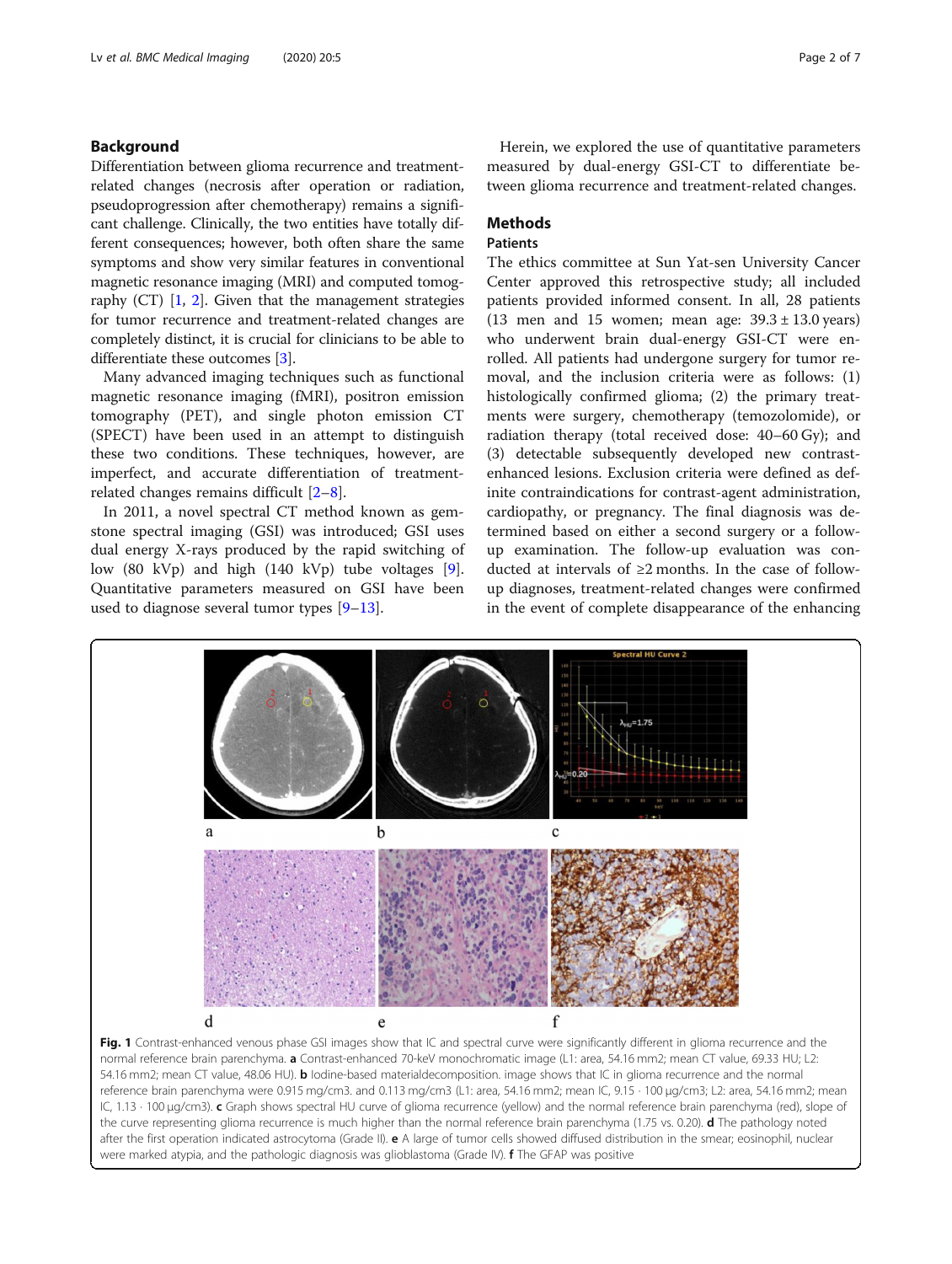<span id="page-2-0"></span>lesion, partial resolution, if stable on subsequent followup images over a minimum period of 2 months, or if the patient was in a stable clinical state and showed no new neurologic symptoms. The glioma recurrence was based on the development of neurologic symptoms and a progressive increase in the size of the enhancing lesion or a new enhancing lesion on follow-up examination. Magnetic resonance imaging (MRI) enhancements or MR spectroscopy (MRS) were also used to help define treatment-related changes or glioma recurrence. All images were assessed in consensus by two radiologists (YL and JZ) with 20 and 8 years of experience in radiology, respectively.

# Dual energy gemstone spectral CT examination

The Discovery CT750HD scanner (GE Healthcare, Waukesha, WI, US) was used for scanning. The following scanning parameters in the GSI mode were used: tube voltage of 140 kV and 80 kV and 0.5-ms instantaneous switch; tube current, 0–600 mA automatic modulation; collimation thickness, 0.625 mm; rotation speed, 0.8 s; and helical pitch, 1.375. The total CT dose index volume used in this study was 18.28 mGy, 69.5% lower than the CT dose index volume of 59.89 mGy used for average conventional head scanning at our institution. An automated injector was used to inject an iodinated nonionic contrast agent (iopamidol 300; Bracco, Milan, Italy) at 2.8 mL/s and 1.5 mL/kg through the right ulnar vein. The scan's venous phase delay time was 50 s.

# Acquisition of GSI quantitative parameters

The GSI viewer 4.5 (GE Healthcare) was used to acquire GSI images. The region of interest (ROI) was plotted on the pre-contrast scan and the reconstructed monochromatic venous phase data images on 70 keV. The ROI was targeted for most suspicious areas of tumor recurrence with nodular enhancement, with care to exclude calcification and minute vessel. The same ROI was copied on the other common brain parenchyma as a contrast. The CT-based effective atomic number  $(Z_{\text{eff}})$  and iodine concentration (IC) values in monochromatic images and iodine-based material-decomposition images for each ROI were automatically calculated (Figs. [1a](#page-1-0), b and 2a, b). All ROIs were automatically copied on all



μg/cm3). c Graph shows spectral HU curve of glioma recurrence (violet) and the normal reference brain parenchyma yellow), slope of the curve representing glioma recurrence is similar with the normal reference brain parenchyma (0.07 vs. 0.22). d The same time with dual energy gemstone spectral CT scanning MRI T1WI enhanced image showed recurrence treatment related necrosis. e Seven months later, the MRI T1WI enhanced image showed the treatment related necrosis was obviously small with slight enhancement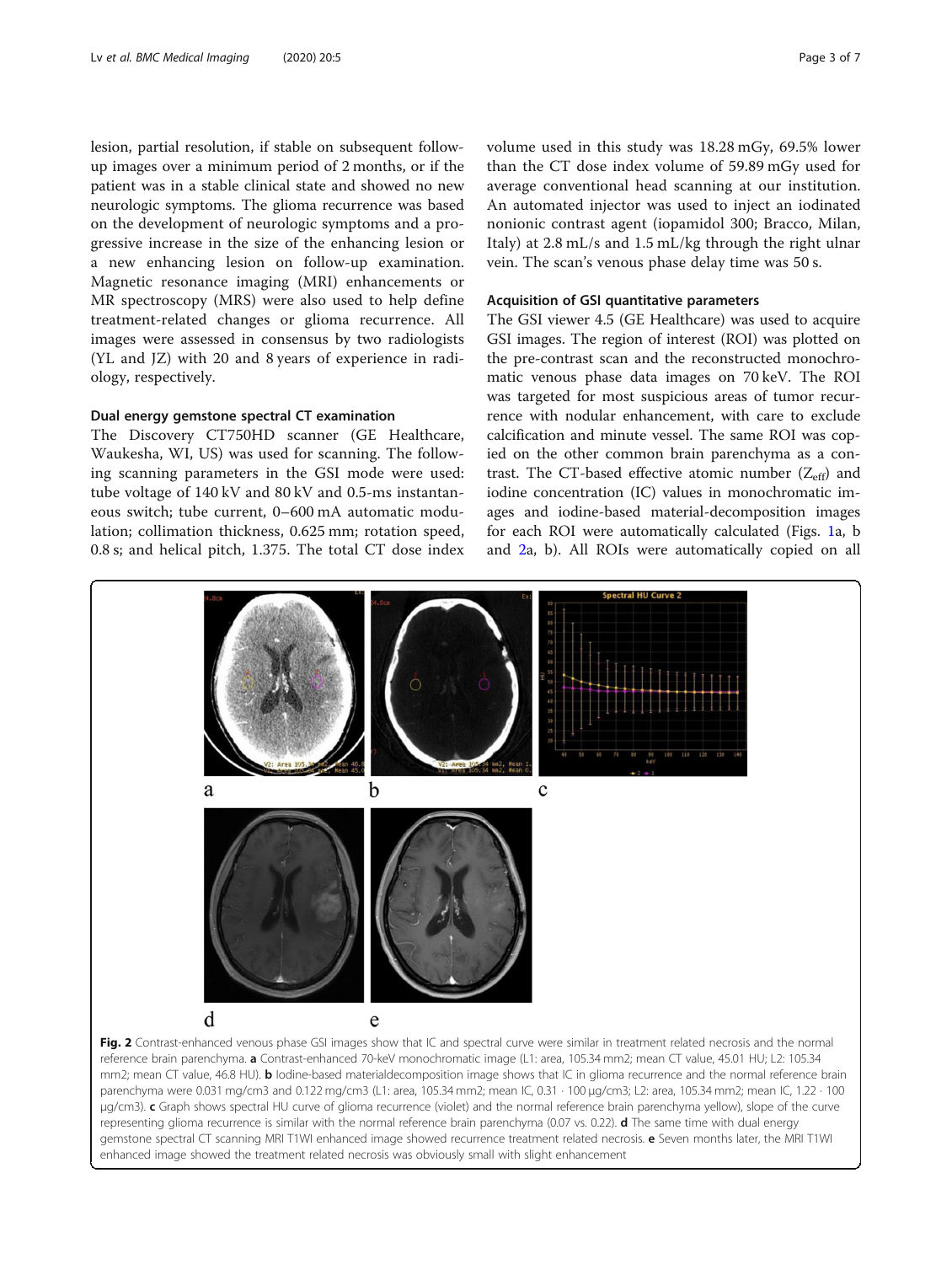monochromatic images and iodine-based materialdecomposition images. All measurements were independently obtained by two radiologists.

# Data processing and statistical analysis

 $Z_{\text{eff}}$  IC (in mg/mL), and CT values on monochromatic images (40–140 keV) were calculated and exported by the average values of two radiologists. The  $Z_{\text{eff}}$  of the glioma ( $Z_{\text{eff-gli}}$ ) and IC of the glioma (IC<sub>gli</sub>) were normalized to values in the normal reference brain parenchyma ( $Z_{\text{eff-BP}}$  and IC<sub>BP</sub>) to obtain normalized  $Z_{\text{eff}}$  ( $Z_{\text{eff-N}}$ ) and IC  $(IC_N)$ :  $Z_{\text{eff-N}} = Z_{\text{eff-gli}} / Z_{\text{eff-BP}}$  and  $IC_N = IC_{\text{gli}} / IC_{\text{BP}}$ , where BP is the normal reference brain parenchyma. The Hounsfield unit curve slope  $(\lambda_{\text{HU}})$  was indicated as the differences between the CT value on 40 keV and 70 keV divided by the energy difference (30 keV):  $\lambda_{HU} = (40$  $keV_{HII}$  – 70 keV<sub>HU</sub> $)/30$  keV (Fig. [1](#page-1-0)c and [2c](#page-2-0)).

Quantitative data were saved as means and standard deviation  $(\bar{x} \pm s)$  or medians with interquartile range. All the GSI quantitative parameters were compared by two independent samples  $t$ -test and nonparametric tests. Predictive probabilities were used to generate ROC curves to evaluate the diagnostic value. Further, accuracy, positive predictive value (PPV), and negative predictive value (NPV) were calculated. The maximum Youden's index value was chosen as the best threshold. Data were analyzed using statistical software package (SPSS version 21.0; SPSS Inc., IBM Corp, NY).  $P < 0.05$  was considered to be statistically significant.

# Results

# Clinical and pathological results

In all, 28 patients were examined with dual energy gemstone spectral CT. Fifteen women [mean age,  $36.9 \pm 10.6$ ] years] and 13 men [mean age,  $42.2 \pm 15.3$  years] were included in the final analysis. A total of 30 lesions (12 glioma recurrence lesions, 18 treatment-related change lesions) were enrolled for evaluation.

The primary histopathology as per WHO 2007 classification was 15 Grade II (53.6%), 7 Grade III (25%), 6 Grade IV (21.4%). The primary histopathology was 6 glioblastomas (21.4%), 8 astrocytomas (28.6%), 3 anaplastic astrocytomas (10.7%), 2 oligodendrogliomas (7.1%), 3 anaplastic oligodendrogliomas (10.7%), 3 oligoastrocytomas (10.7%), 2 anaplastic oligoastrocytomas (7.1%), 1 ganglioglioma (3.6%). The primary treatments were 3 operation only (10.7%); 5 operation and radiation therapy (17.9%); 20 operation, radiation therapy, and chemotherapy (71.4%).

Pathology after operation showed glioma recurrence in 5 patients (5 lesions) and treatment-related changes in 2 patients (2 lesions). The recurrence group of second histopathology showed 2 glioblastomas (Grade IV), 1

astrocytoma (Grade II), 1 anaplastic oligodendroglioma (Grade III), 1 and anaplastic oligoastrocytoma (Grade III).

Six patients (7 lesions) without pathologic evaluation were finally classified into the glioma recurrence group up to a median period of 5 months (range, 2–24 months). Fifteen patients (16 lesions) without pathologic evaluation were finally classified into the treatmentrelated changes group up to a median period of 7.5 months (range, 2–46 months). Patient characteristics are listed in Table 1.

# GSI quantitative parameters to differentiate between Glioma recurrence and treatment-related changes

Table [2](#page-4-0) enlists the differences in dual-energy spectral CT imaging quantitative parameters between glioma recurrence and treatment-related changes. Examination of precontrast  $\lambda_{\text{HU}}$ ,  $Z_{\text{eff}}$ ,  $Z_{\text{eff-N}}$ , IC, IC<sub>N</sub>, and venous phase IC<sub>N</sub>  $(P > 0.05)$  on dual-energy spectral CT images showed no significant differences in quantitative parameters. The mean  $\lambda_{\text{HII}}$  (P < 0.001) for glioma recurrence was 1.426 ± 0.762 vs.  $0.314 \pm 0.373$  for treatment-related changes in the venous phase. In addition, the  $Z_{eff}$  ( $P < 0.001$ ) for glioma recurrence was  $8.034 \pm 0.238$  vs.  $7.671 \pm 0.151$  for treatment-related changes in the venous phase. Similarly, the  $Z_{\text{eff-N}}$  (P < 0.001) for glioma recurrence was 1.058 ± 0.020 vs.  $1.013 \pm 0.024$  for treatment-related changes. The IC ( $P < 0.001$ ) for glioma recurrence was  $7.319 \pm 3.967$  vs.  $1.703 \pm 2.049$  for treatment-related changes in the venous

|  |  |  |  | <b>Table 1</b> Patient characteristics |
|--|--|--|--|----------------------------------------|
|--|--|--|--|----------------------------------------|

| Characteristic                               | Value           |  |
|----------------------------------------------|-----------------|--|
| Age (mean years)                             | $39.3 \pm 13.0$ |  |
| Sex (No. of patients) (%)                    |                 |  |
| Male                                         | 13 (46.4)       |  |
| Female                                       | 15 (53.6)       |  |
| WHO classification (No. of lesions) (%)      |                 |  |
| Grade II                                     | 15 (53.6)       |  |
| Grade III                                    | 7(25.0)         |  |
| Grade IV                                     | 6(21.4)         |  |
| Primary treatment (No. of patients) (%)      |                 |  |
| Operation                                    | 3(10.7)         |  |
| Operation + radiation therapy                | 5(17.9)         |  |
| Operation + radiation therapy + chemotherapy | 20 (71.4)       |  |
| Final diagnosis (No. of lesions) (%)         |                 |  |
| Recurrence                                   | 11(39.3)        |  |
| Pathologic                                   | 5(17.9)         |  |
| Clinicoradiologic follow up                  | 6(21.4)         |  |
| Treatment related changes                    | 17(60.7)        |  |
| Pathologic                                   | 2(7.1)          |  |
| Clinicoradiologic follow up                  | 15 (53.6)       |  |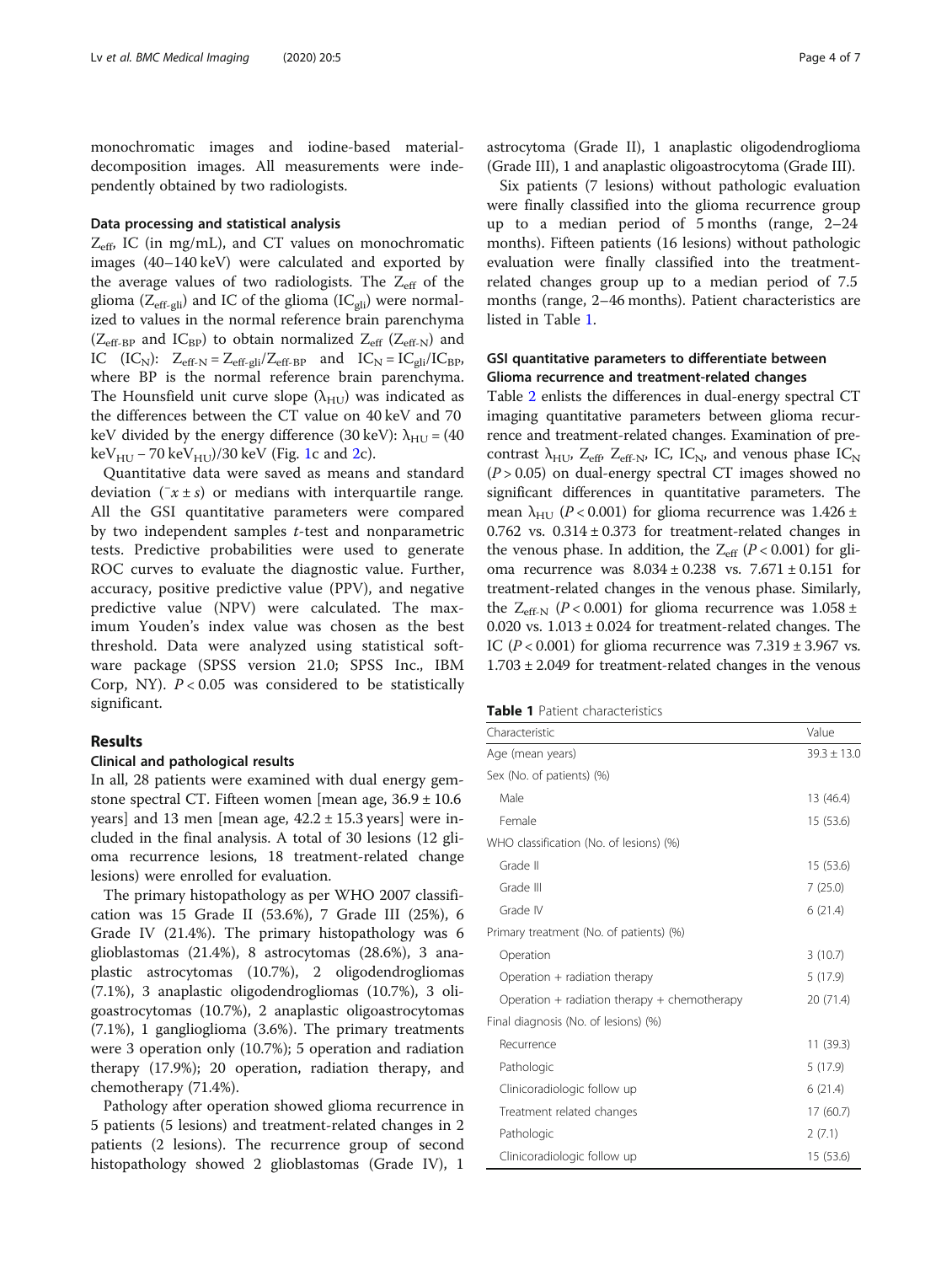<span id="page-4-0"></span>Table 2 Difference of GSI quantitative parameters between glioma recurrence and treatment-related changes

| GSI quantitative parameters | glioma recurrence       | treatment related changes | P Value |  |
|-----------------------------|-------------------------|---------------------------|---------|--|
| Precontrast $\lambda$ HU    | $-0.007(-0.477, 0.494)$ | $-0.064(-0.619, 0.310)$   | 0.859   |  |
| Precontrast Zeff            | 7.545 (7.353, 7.745)    | 7.520 (7.295, 7.653)      | 0.723   |  |
| Precontrast Zeff-N          | 1.007 (0.996, 1.012)    | 1.005 (0.997, 1.012)      | 0.965   |  |
| Precontrast IC              | $-0.108(-2.598, 2.649)$ | $-0.375(-3.33, 1.428)$    | 0.790   |  |
| Precontrast ICN             | $0.733$ (0.509, 1.102)  | $0.969$ (0.504, 1.086)    | 0.723   |  |
| Venous phase $\lambda$ HU   | $1.426 \pm 0.762$       | $0.314 \pm 0.373$         | < 0.001 |  |
| Venous phase Zeff           | $8.034 \pm 0.238$       | $7.671 \pm 0.151$         | < 0.001 |  |
| Venous phase Zeff-N         | $1.058 \pm 0.020$       | $1.013 \pm 0.024$         | < 0.001 |  |
| Venous phase IC             | $7.319 \pm 3.967$       | $1.703 \pm 2.049$         | < 0.001 |  |
| Venous phase ICN            | $0.636(-2.140, 3.514)$  | $0.827(-0634, 1.740)$     | 0.832   |  |

All P values for group comparisons were obtained by t test

Data in parentheses are medians with interquartile range

phase (Fig. 3). The optimal venous phase  $\lambda_{\text{HU}}$ ,  $Z_{\text{eff}}$ ,  $Z_{\text{eff-N}}$ , and IC threshold was 1.03, 7.75, 1.04, and  $2.85 \text{ mg/cm}^3$ , achieving a sensitivity of 66.7, 91.7, 83.3, and 91.7%; specificity of 100.0, 77.8, 88.9, and 77.8%; PPV of 100.0, 73.3, 83.3, and 73.3%; NPV of 81.8, 93.3, 88.9, and 93.3%; and accuracy of 86.7, 83.3, 86.7, and 83.3%, respectively (Table [3\)](#page-5-0). The respective AUCs were 0.912, 0.912, 0.931, and 0.910 in glioma recurrence and treatment-related changes (Fig. [4\)](#page-5-0).

# **Discussion**

A high incidence of treatment-related changes has been noted in patients who undergo post-operative radiotherapy or combined chemoradiotherapy with temozolomide. Moreover, routinely available CT and MRI techniques do not allow a reliable distinction between glioma recurrence and treatment-related changes [\[1,](#page-6-0) [14](#page-6-0)]. Moreover, the presence of a new contrast-enhanced lesion during follow-up



imaging typically indicates a mixture of necrotic tissue and progressive tumor growth; this adds to the overall complexity of lesion characterization [\[3](#page-6-0)].

In this study, we used quantitative parameters measured on dual-energy spectral CT to differentiate between glioma recurrence and treatment-related changes. Additionally, the slope of  $\lambda_{\text{HU}}$ ,  $Z_{\text{eff}}$ ,  $Z_{\text{eff-N}}$ , and IC in the venous phase was higher in patients with glioma recurrence than in those with treatment-related changes.

The  $\lambda_{\text{HII}}$  value was automatically generated for the given ROIs, describing the dynamic changes of measured CT Hounsfield units of ROIs against increasing keV values within the range of 40 to  $140 \,\text{keV}$  [\[10\]](#page-6-0). In our study, we calculated  $\lambda_{HU}$  as the difference between the CT value on 40 keV and 70 keV divided by the energy difference (30 keV). Our results showed that the venous phase  $\lambda_{\text{HU}}$  in glioma recurrence was higher than in treatment-related changes, indicative of feasibility of enhancing venous phase  $\lambda_{HU}$  as a differentiating factor. The ROC analysis in our study revealed that the venous phase  $\lambda_{\text{HII}}$  was highly specific (100%) for differentiating glioma recurrence from treatment-related changes. These findings were similar to the findings in previous reports [\[10,](#page-6-0) [13\]](#page-6-0). Srinivasan et al. also reported that spectral HU curve is a potentially useful parameter to differentiate between benign and malignant neck pathologic findings [\[15](#page-6-0)].

 $Z_{\text{eff}}$  is also a quantitative index for characterization of composition of a nodule. Furthermore, it signifies the composite atom in a compound or mixture of various materials and is important in the prediction of X-rays' interaction with a substance  $[10]$  $[10]$  $[10]$ . According to our study results, venous phase  $Z_{\text{eff}}$  and  $Z_{\text{eff-N}}$  were higher in glioma recurrence than in treatment-related changes, which was indicative of the feasibility of venous phase  $Z_{\text{eff}}$  and  $Z_{\text{eff-N}}$  as a differentiating factor; these results are consistent with the findings in previous reports [\[10,](#page-6-0) [13](#page-6-0)].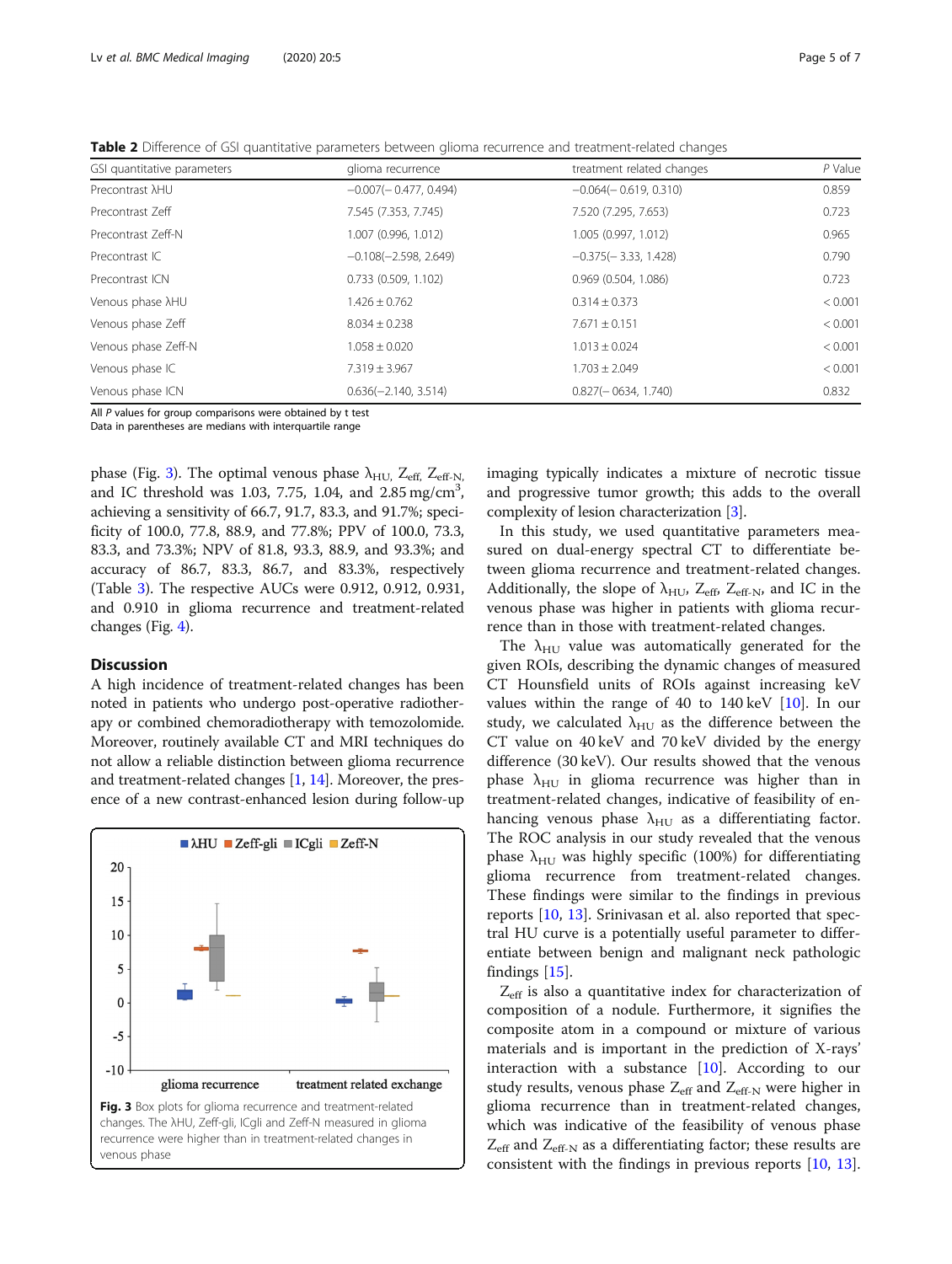<span id="page-5-0"></span>Table 3 GSI quantitative parameters for differential diagnosis of glioma recurrence and treatment-related changes

| GSI Quantitative AUC<br>Parameters |                            | Maximum<br>Youden<br>Index | Threshold<br>of<br>Parameters | Sensitivity (%)                   | Specificity (%)    | PPV (%)                             | NPV (%)                           | Accuracy         |
|------------------------------------|----------------------------|----------------------------|-------------------------------|-----------------------------------|--------------------|-------------------------------------|-----------------------------------|------------------|
| Venous phase<br>λHU                | 0.912 (0.812,1.012)        | 0.667                      | 1.03                          | 66.7 (56.7,76.7)                  | 100.0 (90.0,110.0) | 100.0 (90.0,110.0) 81.8 (71.8.91.8) |                                   | 86.7 (76.7,96.7) |
| Venou phase<br>Zeff                | 0.912 (0.810,1.014)        | 0.695                      | 7.75                          | 91.7 (81.5101.9) 77.8 (67.6,88.0) |                    | 73.3 (63.1,83.5)                    | 93.3 (83.1103.5) 83.3 (73.1,93.5) |                  |
| Venous phase<br>Zeff-N             | 0.931(0.843,1.019)         | 0.722                      | 1.04                          | 83.3 (74.5.92.1)                  | 88.9 (80.1,97.7)   | 83.3 (74.5,92.1)                    | 88.9 (80.1,97.7)                  | 86.7 (77.9,95.5) |
| Venous phase<br>IC                 | 0.910 (0.810, 1.010) 0.695 |                            | 2.85                          | 91.7 (81.9101.5) 77.8 (68.0,87.6) |                    | 73.3 (63.5,83.1)                    | 93.3 (83.5103.1) 83.3 (73.5,93.1) |                  |

AUC Area under the receiver operating characteristic curve

Data in parentheses are 95% confidence intervals (CIs)

The results of our ROC analysis showed that the venous phase Z<sub>eff</sub> was highly sensitive in differentiating glioma recurrence from treatment-related changes.

Lv et al. reported a linear relationship between the measured and actual iodine concentrations in their study upon testing tubes filled with known iodine concentrations and iodine concentrations measured from the iodine-based material-decomposition images [[9\]](#page-6-0). Our study results showed that venous phase IC was higher in glioma recurrence than in treatment-related changes, thereby suggesting the potential of venous phase IC as a differentiating factor. The ROC analysis in our study revealed that the venous phase IC was highly sensitive for differentiating glioma recurrence from treatment-related changes. A previous report also suggested the usefulness of IC in thyroid nodules as a quantitative parameter to distinguish between malignant and benign nodules [\[10](#page-6-0)].

Furthermore, measured IC in lesions might be a useful quantitative parameter of the lesion's blood supply [[11,](#page-6-0) [12](#page-6-0)]. Moding et al. showed that dual energy CT is a powerful tool for monitoring vascular changes after radiation therapy  $[16]$  $[16]$ . Increased IC could also be attributed to changes in tumor-associated vascular patterns and an increased blood supply [\[17](#page-6-0)].

Our study showed no significant differences with respect to venous phase  $IC_N$ , contradicted with venous phase IC. This may likely be because of the sample size being relatively small, and the fact that gliomas are a heterogeneous group of tumors, which sometimes showed up as poor soft tissue contrast on dual-energy spectral CT, leading to potential selection bias.

There are a few other limitations to this study. In our experience, the differential diagnosis of lesions in the vicinity of the skull base is rather challenging given the